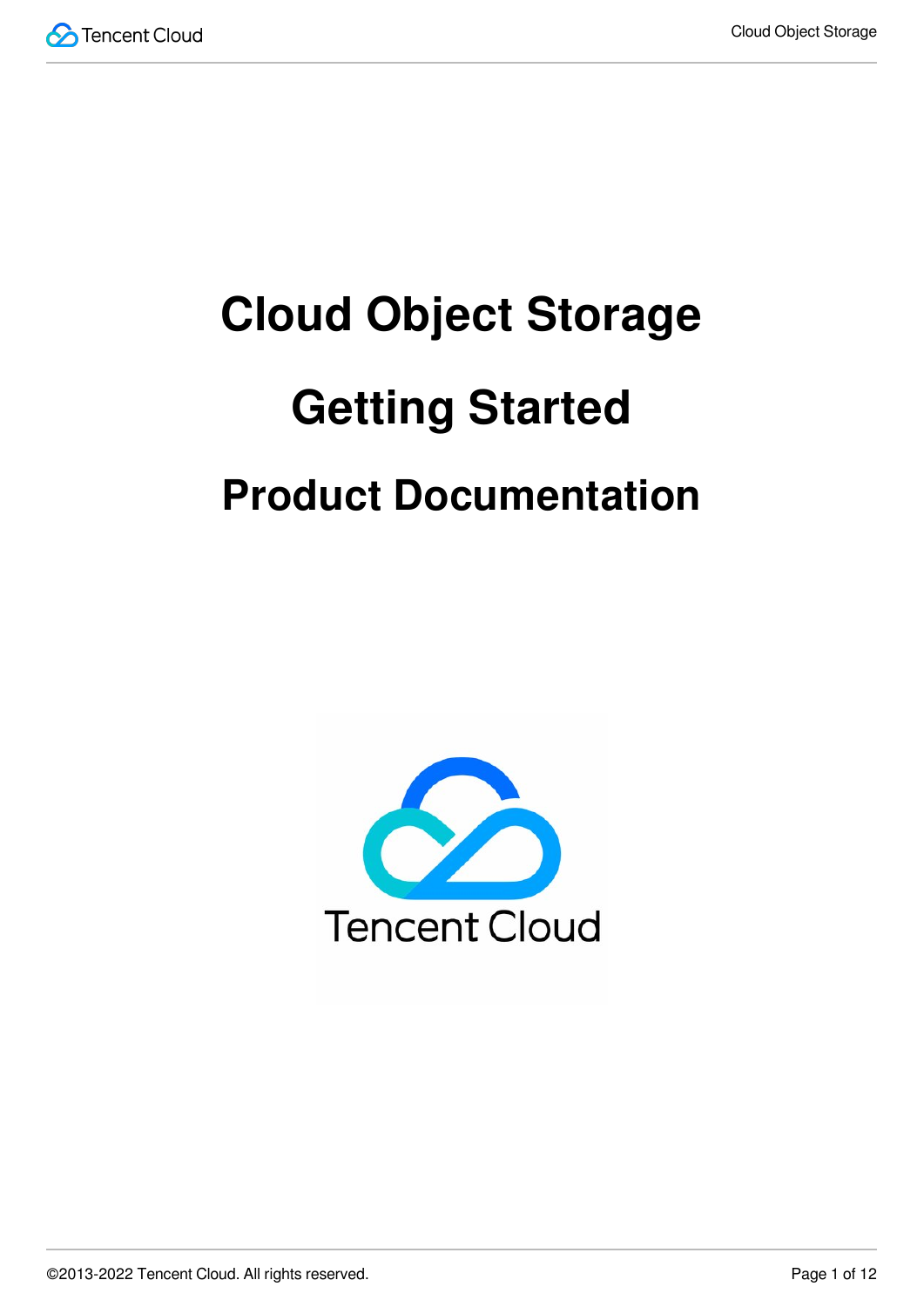

#### Copyright Notice

©2013-2019 Tencent Cloud. All rights reserved.

Copyright in this document is exclusively owned by Tencent Cloud. You must not reproduce, modify, copy or distribute in any way, in whole or in part, the contents of this document without Tencent Cloud's the prior written consent.

Trademark Notice

#### **C** Tencent Cloud

All trademarks associated with Tencent Cloud and its services are owned by Tencent Cloud Computing (Beijing) Company Limited and its affiliated companies. Trademarks of third parties referred to in this document are owned by their respective proprietors.

#### Service Statement

This document is intended to provide users with general information about Tencent Cloud's products and services only and does not form part of Tencent Cloud's terms and conditions. Tencent Cloud's products or services are subject to change. Specific products and services and the standards applicable to them are exclusively provided for in Tencent Cloud's applicable terms and conditions.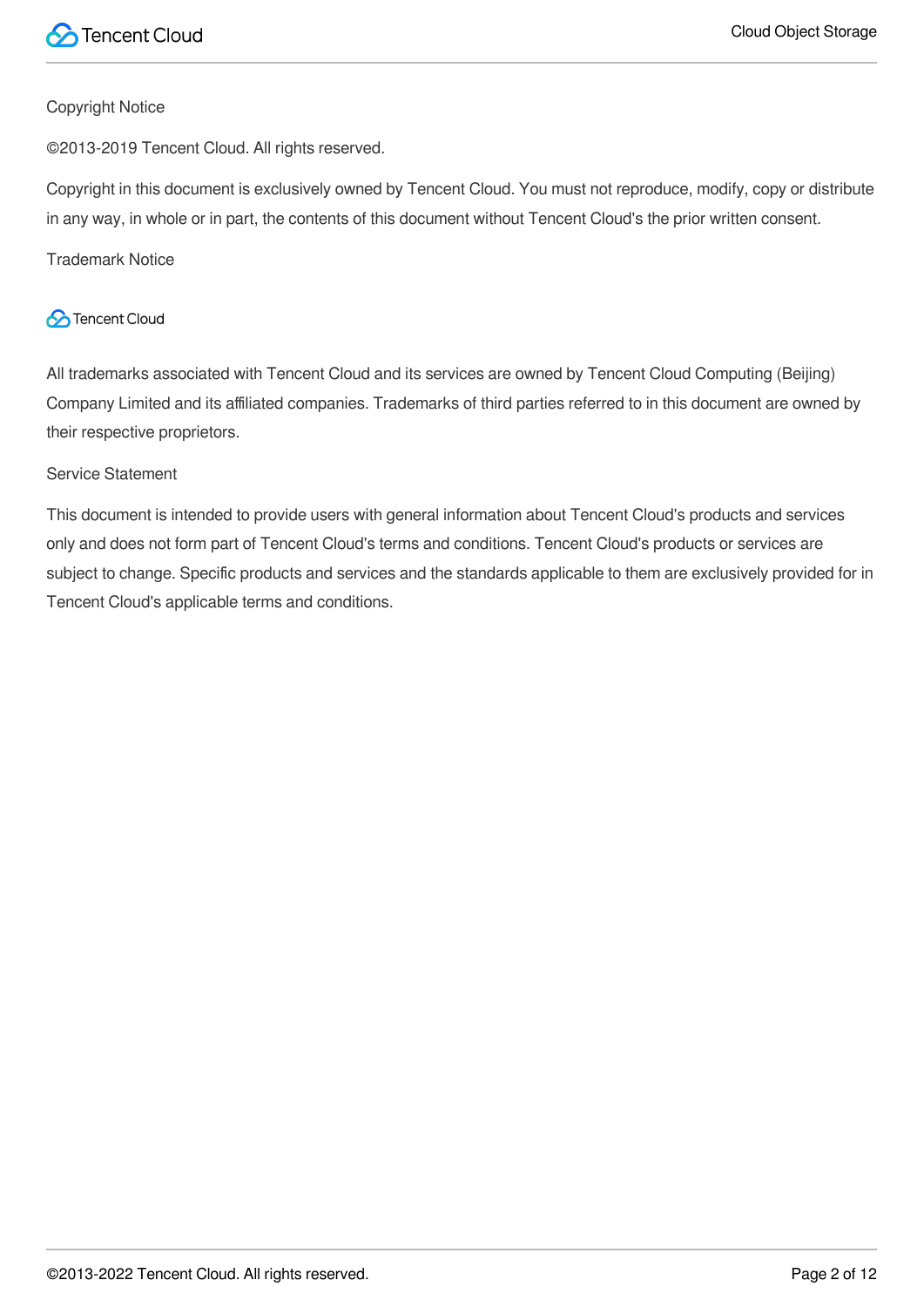

### **Contents**

Getting [Started](#page-3-0)

Getting Started with the [Console](#page-3-1)

Getting Started with [COSBrowser](#page-6-0)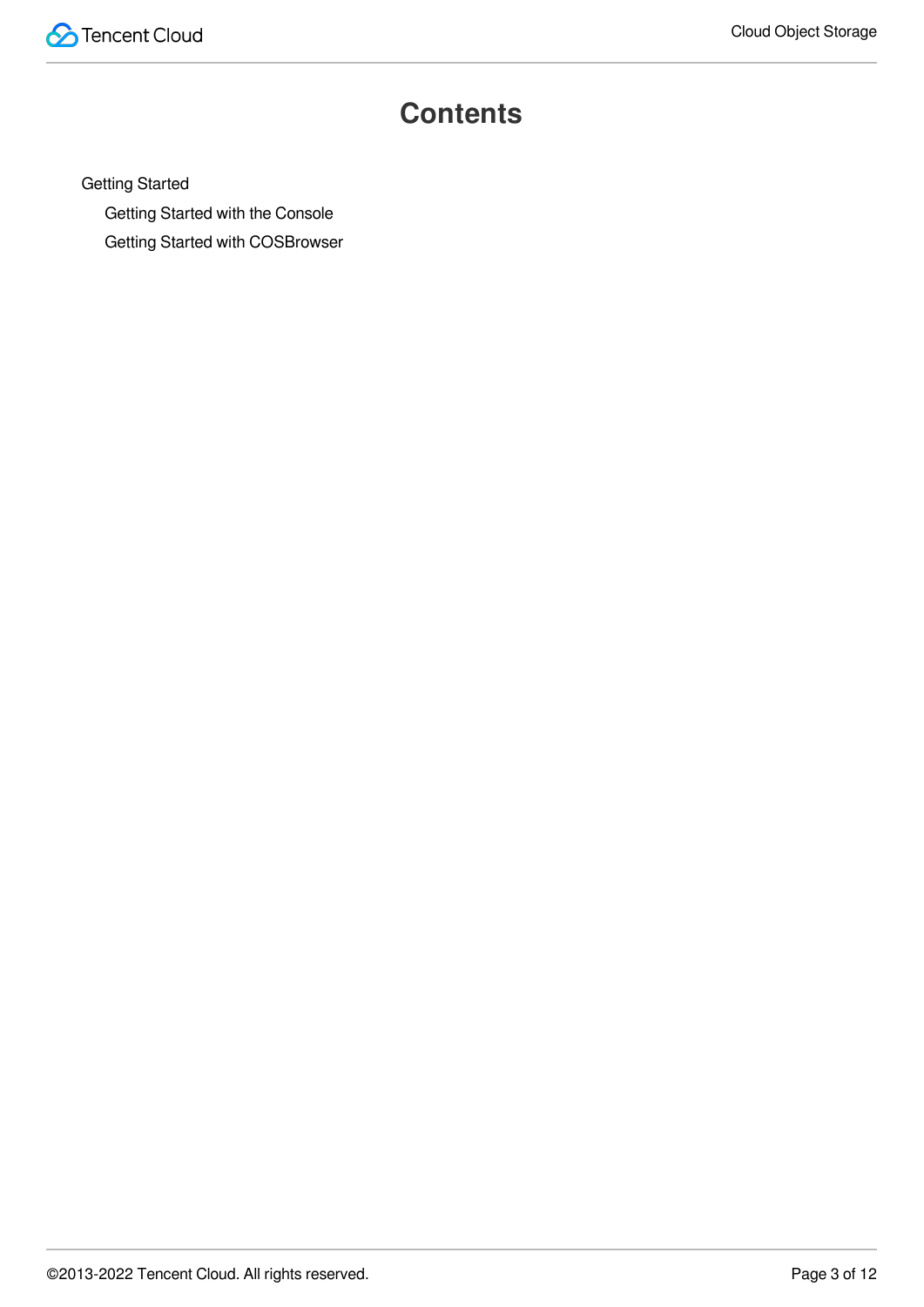## <span id="page-3-1"></span><span id="page-3-0"></span>Getting Started Getting Started with the Console

Last updated: 2022-06-20 12:40:14

#### **Overview**

The COS console is the easiest way to work with COS without using any code or programs.

#### **Prerequisites**

If this is your first time using COS, you are advised to learn the following concepts first.

- [Bucket](https://intl.cloud.tencent.com/document/product/436/13312): A container for objects stored in COS. Each bucket can store an unlimited number of objects.
- [Object:](https://intl.cloud.tencent.com/document/product/436/13324) The basic unit of COS storage. It can be data in any format, such as images, documents, audio and video, and others.
- [Region](https://intl.cloud.tencent.com/document/product/436/6224): A physical location where data centers are hosted on Tencent Cloud. COS data is stored in the buckets in these regions.

This document describes how to get started and store your data in the cloud using the COS console.

#### Step 1. Sign up for a Tencent Cloud account

You must register a Tencent Cloud account before using the COS service. To do so, click the button below. Skip this step if you already have an account.

[Account Sign Up](https://intl.cloud.tencent.com/en/account/register)

### Step 2. Verify your identity

Once registered, use your registered account to log in to [Tencent](https://console.intl.cloud.tencent.com/) Cloud console and verify your identity. For detailed directions, see Identity [Verification](https://intl.cloud.tencent.com/document/product/378/3629) Guide. If you have already done so, skip this step.

[Identity Verification](https://console.intl.cloud.tencent.com/developer)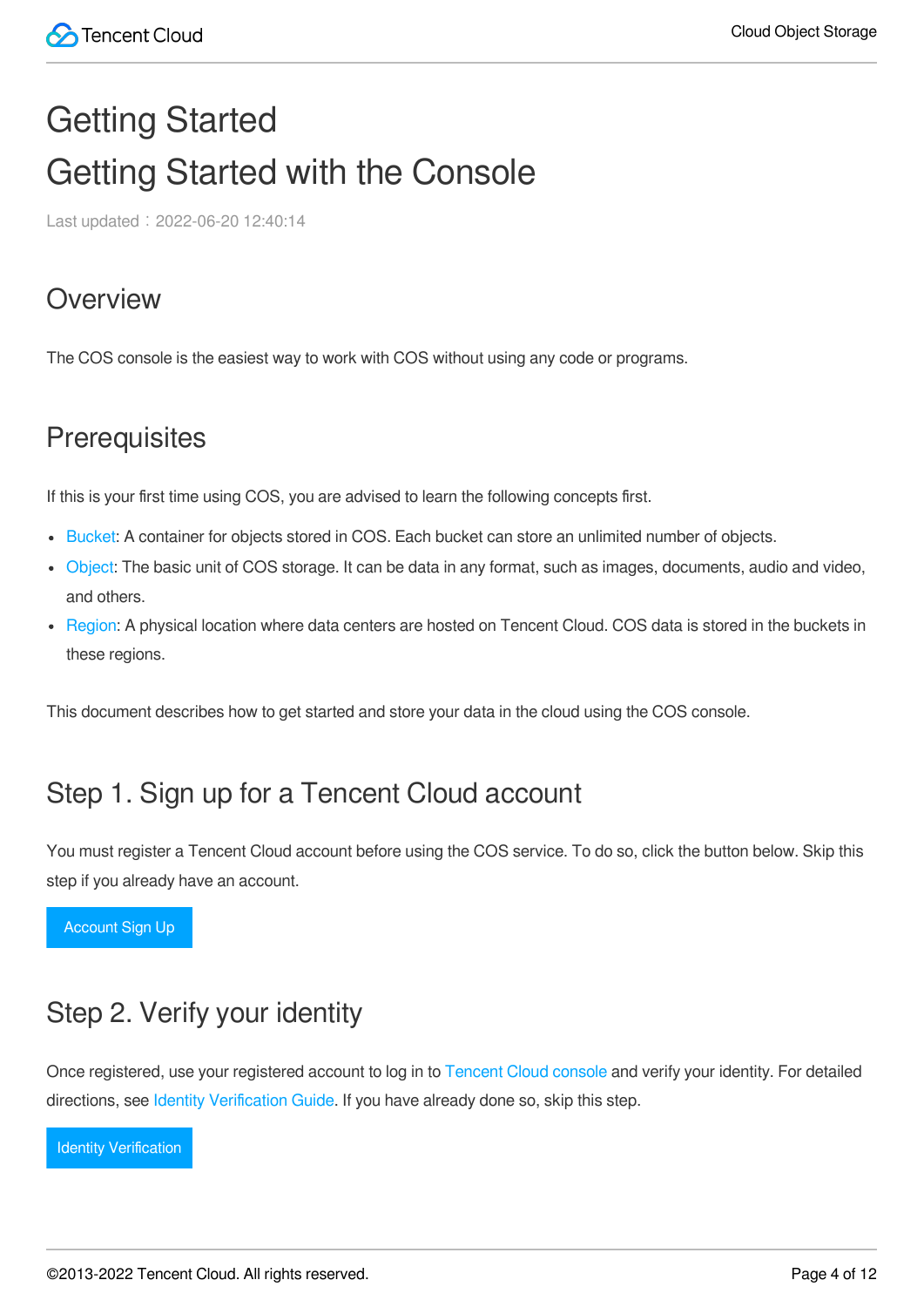#### Step 3. Activate COS service

Open the [Tencent](https://console.intl.cloud.tencent.com/) Cloud console, select **Products** > **Cloud Object Storage**, and enter the COS console. Then, follow the instructions to activate COS. If you have already done so, skip this step.

[Activate COS](https://console.intl.cloud.tencent.com/cos5)

#### Step 4. Create a bucket

You need to create a bucket to store your objects.

- 1. Log in to the COS [console](https://console.intl.cloud.tencent.com/cos5) and click **Bucket List** on the left sidebar to enter the bucket management page.
- 2. Click **Create Bucket** and configure the following items. Other items can be kept as default.
- Name: Enter the bucket name, which cannot be modified once set, such as examplebucket.
- Region: Select a region nearest to your business, such as Guangzhou.  $\bullet$
- Access permissions: Access permission for the bucket. You can retain the default option **Private Read/Write**.
- 3. Click **OK**.

### Step 5. Upload an object

To upload a local file to your bucket, perform the following.

- 1. Click the bucket name to enter the object list page.
- 2. Select **Upload Files** > **Select Files** and select a file to upload, such as exampleobjext.txt .
- 3. Click **Upload**.

### Step 6. Download an object

To download COS data, perform the following.

- 1. Click **Details** in the **Operation** column of the exampleobjext.txt file to enter the object attribute page.
- 2. To download the object, click **Download Objects** in **Basic Information**, or click **Copy Temporary Link**, paste the link into a browser, and press **Enter**.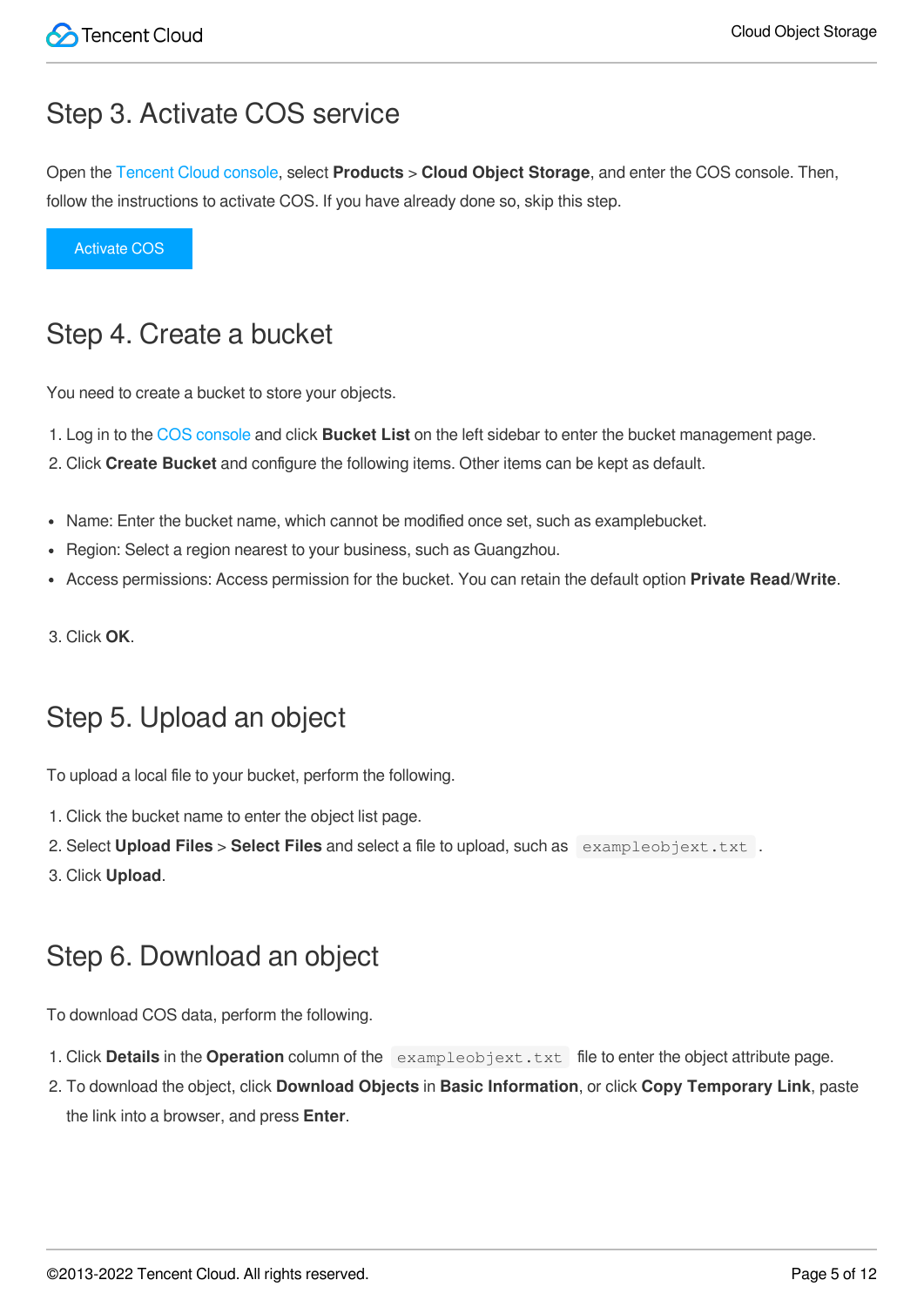#### More features

To learn more about what the COS console can offer, such as setting object access permissions, hotlink protection, and static websites, see Console [Overview.](https://intl.cloud.tencent.com/document/product/436/11365)

### Other methods

In addition to the console, the following methods are also provided for you to get started with.

| Method            | Description                                                                                                                                                                         |
|-------------------|-------------------------------------------------------------------------------------------------------------------------------------------------------------------------------------|
| <b>COSBrowser</b> | Provides a user-friendly interface to easily upload and download objects and<br>generate access URLs                                                                                |
| <b>COSCMD</b>     | Enables you to use simple commands to upload, download, and delete<br>objects in batches                                                                                            |
| <b>APIS</b>       | COS uses XML APIs, which are lightweight, connectionless, and stateless. By<br>calling XML APIs, you can send requests to and accept responses from COS<br>directly over HTTP/HTTPS |
| <b>SDKs</b>       | Supports multiple mainstream programming languages including Android, C,<br>C++, .NET, Go, iOS, Java, JavaScript, Node.js, PHP, Python, and WeChat<br>Mini Program                  |

### **Troubleshooting**

If you have any questions, [contact](https://intl.cloud.tencent.com/contact-sales) us.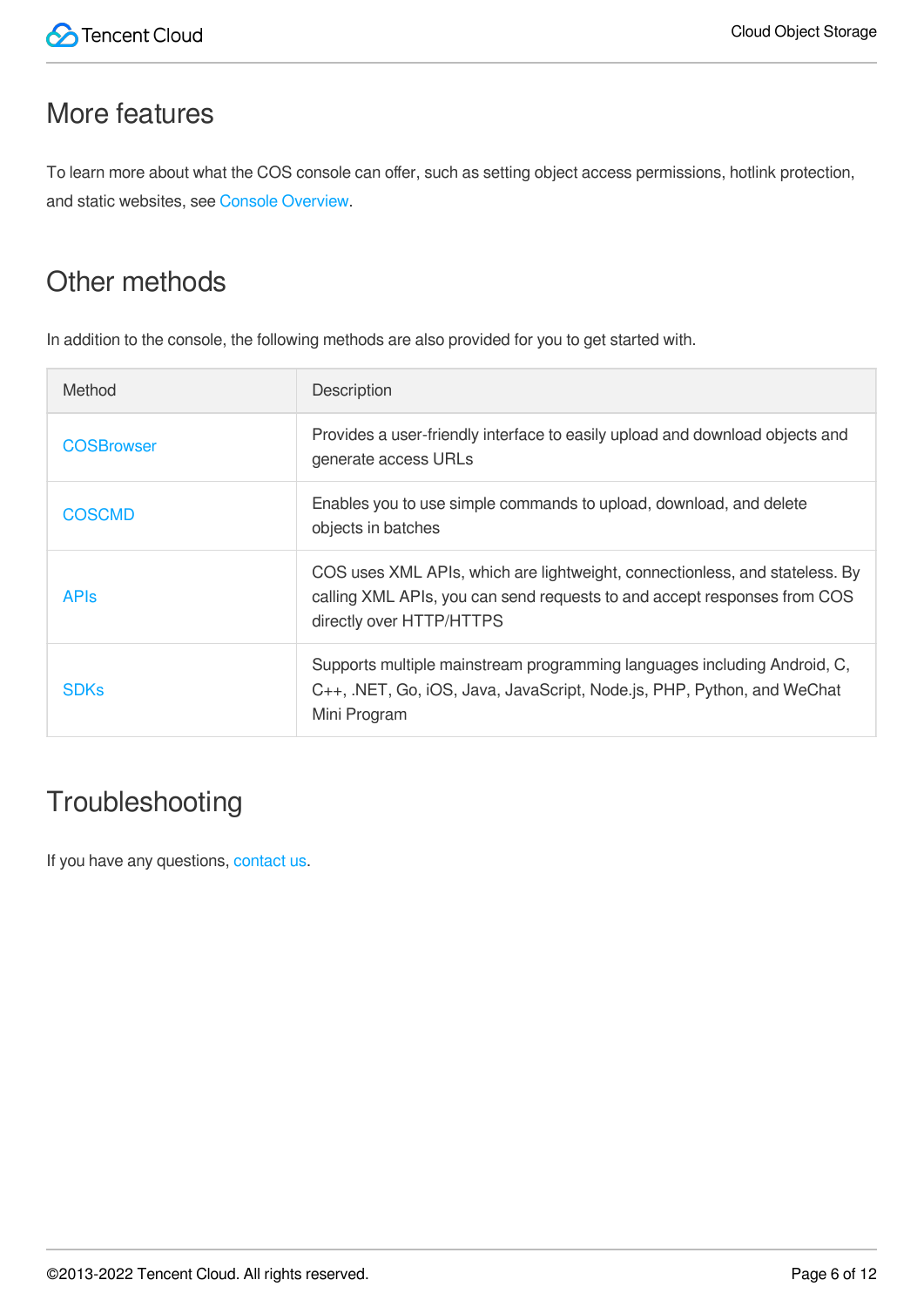### <span id="page-6-0"></span>Getting Started with COSBrowser

Last updated: 2022-04-28 14:49:08

If you are a first time user of COS, we [recommend you](https://intl.cloud.tencent.com/document/product/436/14518) first read Bucket [Overview,](https://intl.cloud.tencent.com/document/product/436/13312) Object [Overview](https://intl.cloud.tencent.com/document/product/436/13324), Specifications and Limits, and [General.](https://intl.cloud.tencent.com/document/product/436/6282)

COSBrowser is a GUI-enabled tool provided by COS. Available on Windows, macOS, Linux, Android, and iOS, it provides an easier way to view, transfer, and manage COS resources.

This document uses the Windows version as an example to show you in detail how to create buckets, and upload, download, and share objects.

### **Prerequisites**

- 1. The COS service is activated for your Tencent Cloud account. If not, go to COS [console](https://console.intl.cloud.tencent.com/cos5) and follow the instructions to activate it.
- 2. You should log in to COSBrowser using an API key. First, go to the API [Key](https://console.intl.cloud.tencent.com/cam/capi) management page to create one.

#### Step 1. Download and install COSBrowser

#### Click here to download

System requirements of COSBrowser for Windows: Windows 7 32/64-bit or later or Windows Server 2008 R2 64-bit or later

You can download COSBrowser for other operating systems in [COSBrowser](https://intl.cloud.tencent.com/document/product/436/11366) Overview.

#### Step 2. Log in to COSBrowser

Use your API [Key](https://console.intl.cloud.tencent.com/cam/capi) to log in to COSBrowser.

#### Step 3. Create a bucket

1. After you log in, click **Create bucket** in the top-left corner of the COSBrowser.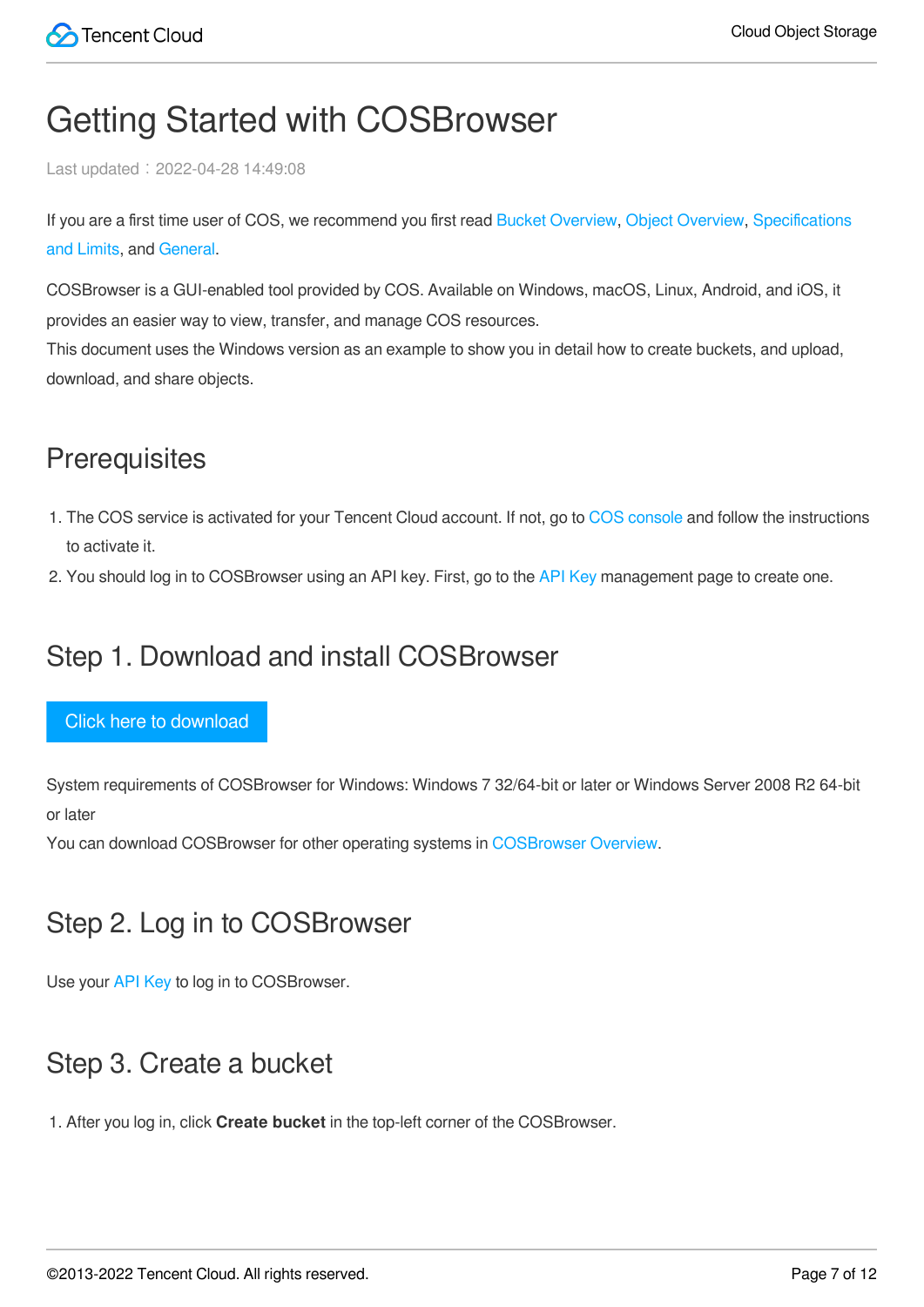2. Enter your bucket information in the pop-up window.

| <b>Bucket Name</b>                                                            |                           |  |
|-------------------------------------------------------------------------------|---------------------------|--|
| examplebucket                                                                 | $-1254$ $\circ$ $\bullet$ |  |
| Only support lowercase letters, numbers and '-'. Up to 40<br>characters       |                           |  |
| Region                                                                        |                           |  |
| ap-guangzhou                                                                  |                           |  |
| Endpoint                                                                      |                           |  |
| examplebucket-125 [1.0.0.005.ap-<br>guangzhou.myqcloud.com                    |                           |  |
| ACI                                                                           |                           |  |
| Private (read-write)  ( Public read & Private<br>write<br>Public (read-write) |                           |  |

- Name: A user-defined bucket name, for example, examplebucket
- Region: Region where the bucket resides. Select the region closest to you. For example, if you are in Shenzhen, you can select the Guangzhou region, i.e., ap-guangzhou.
- ACL: Access permission for the bucket. For example, you can select **Private (read-write)**.
- 3. Click **OK**.

#### Step 4. Upload an object

- 1. Click the bucket created in Step 3 to go to the bucket management page.
- 2. Click **Upload** > **Select Files** and select a local file to upload to the bucket, for example, exampleobjext.txt .
- 3. Click **Upload**.

#### Step 5. Download an object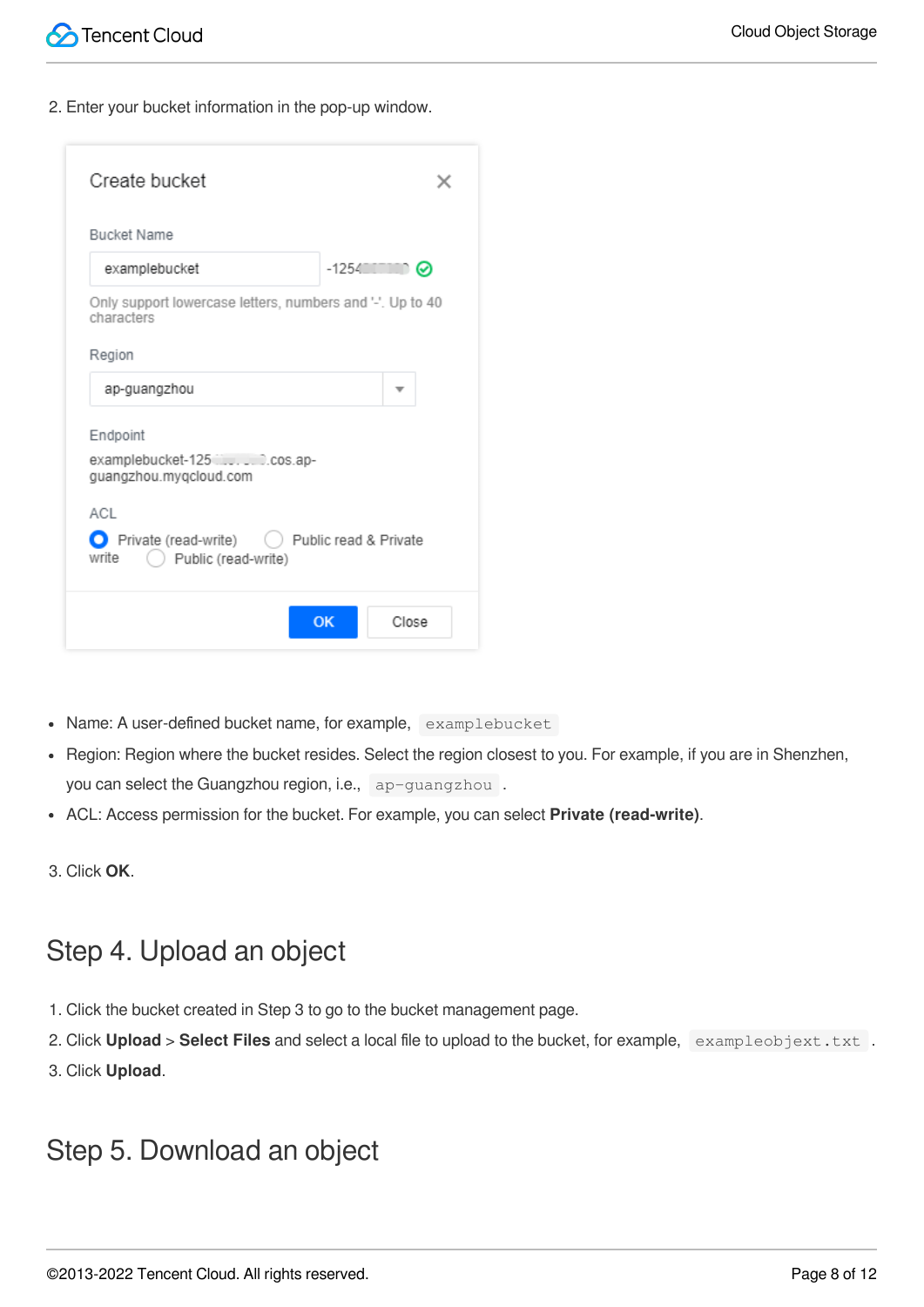#### **Option 1**

- 1. Click  $\equiv$  in the upper-right of the COSBrowser page to switch to list view (Skip this step if you are already in list view).
- 2. Under **Operation** on the right side, click **the download the file.**

#### **Option 2**

- 1. Right-click a file, and in the drop-down list, click **Advanced Download**.
- 2. In the pop-up window, select **Rename**, **Replace**, or **Skip** as needed.

| Advanced Download                                                      |       |
|------------------------------------------------------------------------|-------|
| If the file of the same name already exists:<br>Rename Replace<br>Skip |       |
| Download now                                                           | Close |

3. Click **Download now**. COSBrowser will start downloading the selected file.

### Step 6. Share an object

Each file stored in COS can be accessed through a specific link. If a file is private-read, you can request a temporary signature to generate a temporary access link with a certain validity period. The two methods for generating object links are as follows:

#### **Option 1**

- 1. Click  $\equiv$  in the upper-right of the COSBrowser page to switch to list view (Skip this step if you are already in list view).
- 2. In the action bar to the right of the file, click  $\frac{\alpha_0^0}{\alpha_0^0}$
- 3. Your link is generated and copied successfully if COSBrowser displays **Temporary object url copy success, link effective for 2 hours** at the top.
- 4. You can now access your file via this link. File links generated in this way are valid for 2 hours. To customize the validity period, you can use option 2.

#### **Option 2**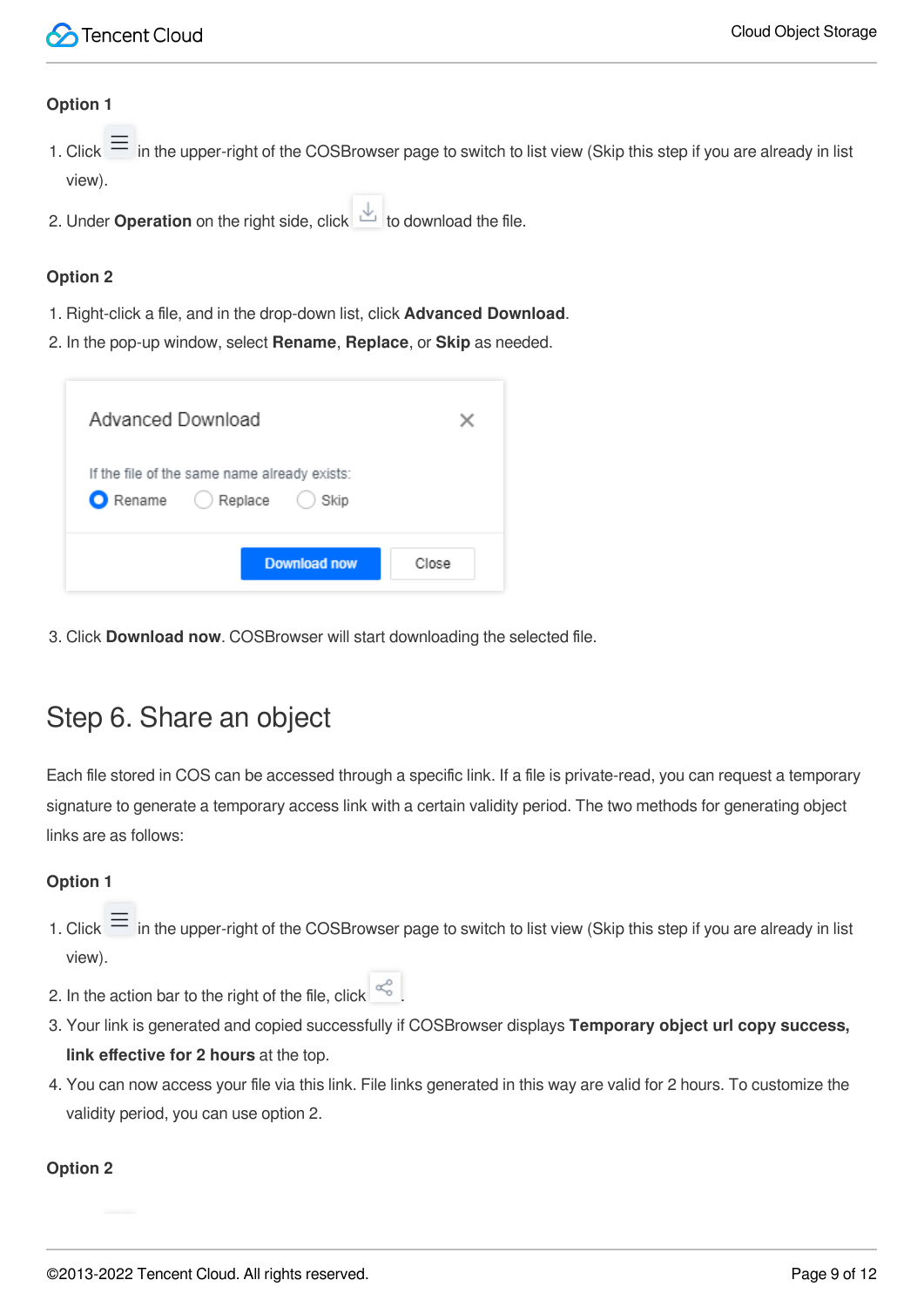- 1. Click  $\equiv$  in the upper-right of the COSBrowser page to switch to list view (Skip this step if you are already in list view).
- 2. In the **Operation** column of the target file, click **...**. In the drop-down list, click **Share**.

| <b>Upload</b><br>Create Folder<br>Download | More<br>$\overline{\phantom{a}}$ | Prefix search | Q Search folder/<br>$\overline{\mathbf{v}}$ | C<br>$m \equiv$                                                                                                                                                                                                                                                                                                                                                             |
|--------------------------------------------|----------------------------------|---------------|---------------------------------------------|-----------------------------------------------------------------------------------------------------------------------------------------------------------------------------------------------------------------------------------------------------------------------------------------------------------------------------------------------------------------------------|
| $\checkmark$<br>Name                       |                                  | Size          | Last Modified                               | Action                                                                                                                                                                                                                                                                                                                                                                      |
| document.txt<br>$\checkmark$<br>≡          |                                  | 1.67KB        | 2019-11-28 18:06:22                         | $\begin{picture}(20,20) \put(0,0){\vector(0,1){30}} \put(15,0){\vector(0,1){30}} \put(15,0){\vector(0,1){30}} \put(15,0){\vector(0,1){30}} \put(15,0){\vector(0,1){30}} \put(15,0){\vector(0,1){30}} \put(15,0){\vector(0,1){30}} \put(15,0){\vector(0,1){30}} \put(15,0){\vector(0,1){30}} \put(15,0){\vector(0,1){30}} \put(15,0){\vector(0,1){30}} \put(15,0){\vector(0$ |
|                                            |                                  |               |                                             | (i) Detail<br>$\propto$ <sup>0</sup> Share<br>$\perp$ Download<br>$\overline{  }$ Delete<br>$2$ Rename                                                                                                                                                                                                                                                                      |

3. In the **Copy URL** pop-up window, configure your file URL. If your file is **Private read-write**, select **Signed URL, with validity**. Note that the URL is valid for the period of time you specify.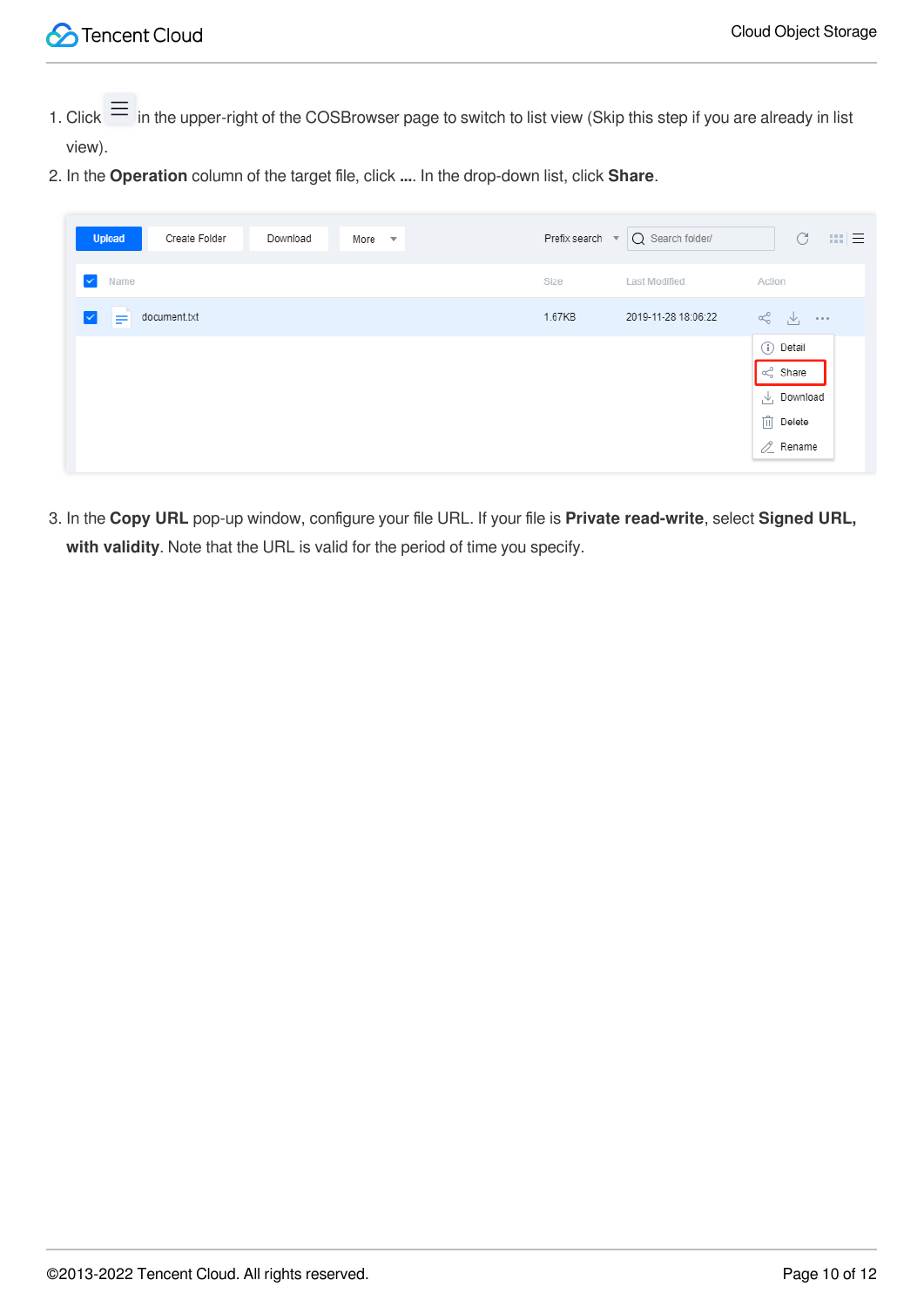| <b>Copy URL</b> | X                                                      |
|-----------------|--------------------------------------------------------|
| Filename        | example.jpg                                            |
| Access          | Public read-write                                      |
| Domain $(i)$    | Default acceleration domain<br>▼                       |
| URL Type        | <b>Unsigned URL</b><br>O                               |
|                 | Signed URL, with validity                              |
|                 | $\overline{2}$<br>hours<br>$\overline{\phantom{a}}$    |
|                 | Enter a positive integer                               |
| URL             | <b>M.</b> D. myqcloud.com/example.jpg<br>https://<br>٠ |
|                 |                                                        |
|                 | Copy<br>Close                                          |

4. Click **Copy** to copy the temporary file URL, with which you can access your file.

#### More features

In addition to the above capabilities, COSBrowser has many more to offer, such as bucket access permission modification and file preview. For more information, see [COSBrowser](https://intl.cloud.tencent.com/document/product/436/11366#.E6.A1.8C.E9.9D.A2.E7.AB.AF.E5.8A.9F.E8.83.BD.E5.88.97.E8.A1.A8) Desktop Version.

### **Troubleshooting**

If you have any questions, [contact](https://intl.cloud.tencent.com/contact-sales) us.